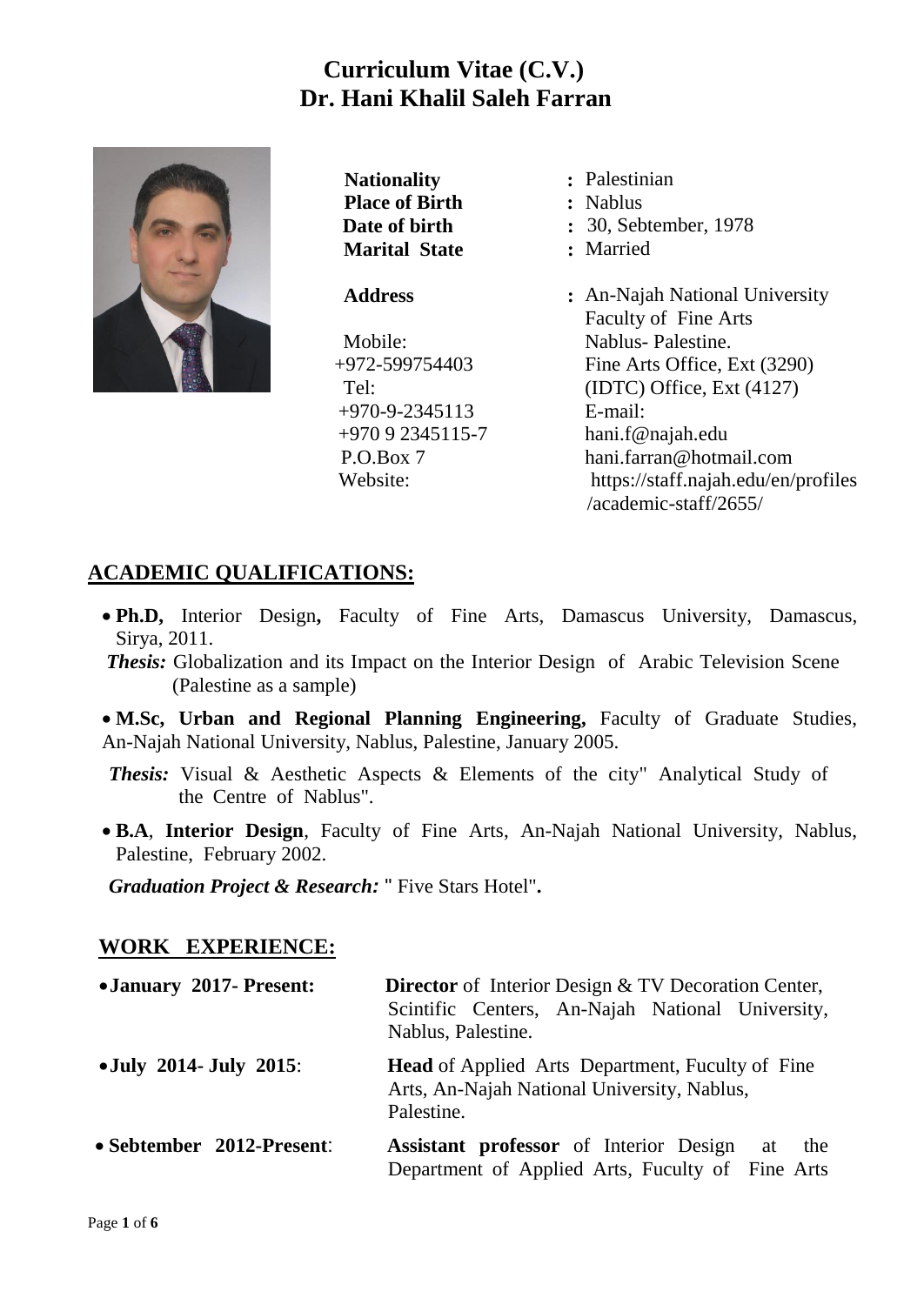An-Najah National University, Nablus, Palestine. (full time).

- **Sebtember 2011-August 2011**: **Assistant professor** of Interior Design at the Department of Applied Arts, Fuculty of Fine Arts An-Najah National University, Nablus, Palestinem, (part time).
- **January 2010-August 2011**: **Lecturer** of Interior Design at the Department of Interior Design, Fuculty of Information & Applied Arts, Al-Kalamoon University, Deir Atiah, Sirya.
- **November 2008-August 2011**: **Lecturer** of Interior Design at the Department of Cinoghrafia, Higher Institute of Dramatic Art, The Ministry of Culture, Damascus, Sirya.
- **Sebtember 2008-January 2010**: **Lecturer** of Interior Design at the Department of Interior Design, The Second Of Fine Arts, Damascus University, Al-Swaida, Sirya.
- **February 2007- February 2008**: **Lecturer** of Interior Design at the Department of Fine Arts, Al-Quds University, Abu Dis, Palestine.
- **June 2005-June 2007**: **Interior Designer** at Asia Television, Nablus, Palestine.
- **August 2005-August 2005**: **Superviser** of Artistic Handicraft Activities, at "The Technical Camp" Medical Relief of Palestine (training center for youth community), Nablus, Palestine.
- **June 2005 –July 2005: Superviser** of Art and Handicraft Activities, at the "Summer Club" of the Essential Islamic School for Boys, Nablus, Palestine.
- **May2002–May 2005: Interior Designer** at Khwaireh Engineering Office, Nablus, Palestine.

# **ATTENDED TRAINING COURSES & ACTIVITIES:**

- Course in **Advanced Managerial Skills**, Continuing Education Center, at An-Najah National Unevirsity, Nablus, Palestine, January 2017.
- Course in **Marketing and Transfer Principles through Social Media,** Continuing Education Center, at An-Najah National Unevirsity, Nablus, Palestine, June 2016.
- Certificate of Participation **The SwitchMed Green Entrepreneurship Training Workshop, SwitchMed**, at An-Najah National Unevirsity, Nablus, Palestine, April 2016.
- Conference Attendance of **Energy and Sustainable Environment** held at Palestine Polytechnic University, Hebron, Palestine, April 16, 2016.
- Certificate of Participation, **2 nd Creative Workshop – Design Hub, Palestine**, **Ramallah,** Palestine, 19 February - 6 March 2016.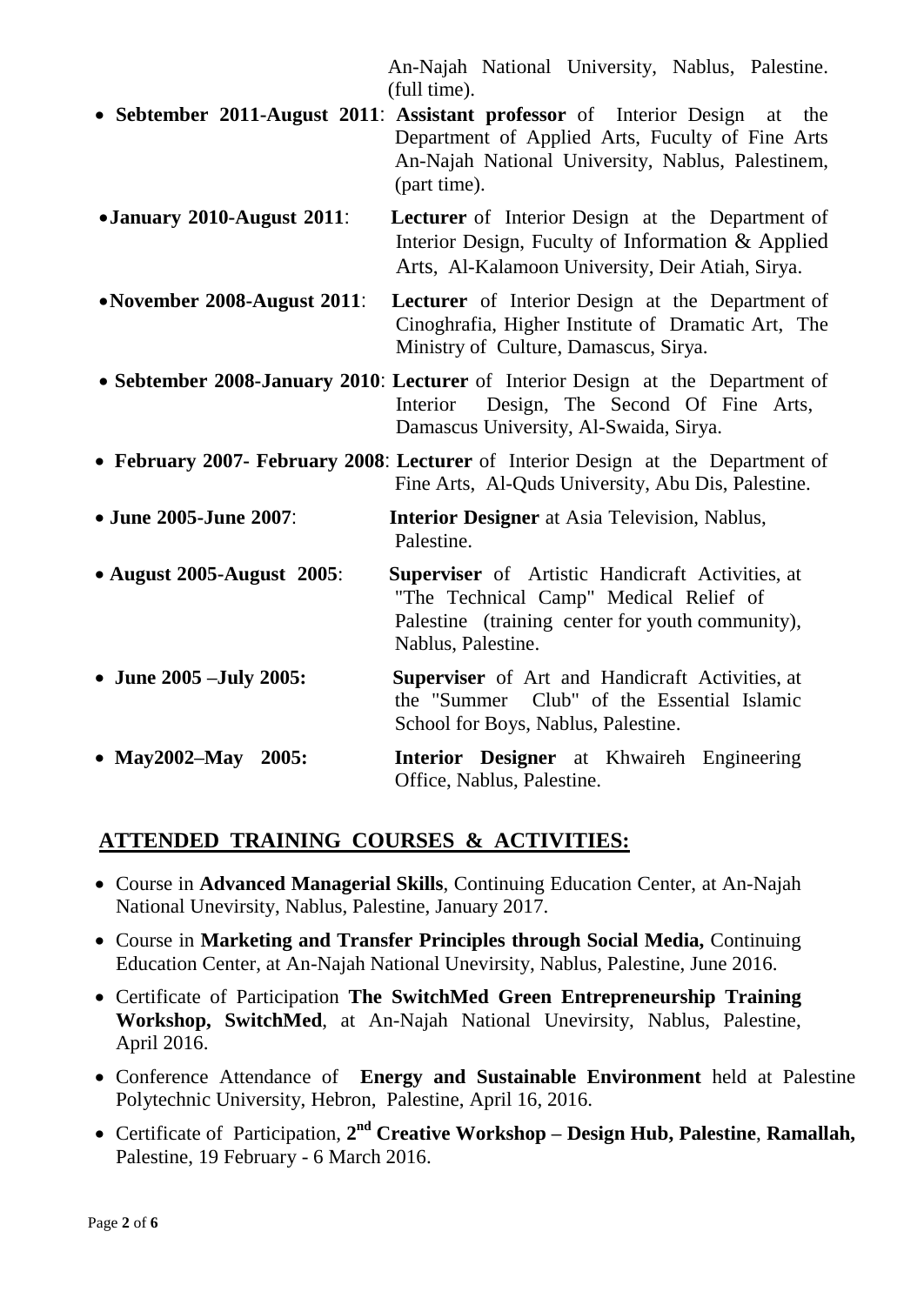- **Five Sculptures Design** for Nablus Municipality, Community Based Learning program, through Interior design (5) Course, The Center for Excellence in Learning and Teaching (CELT), Nablus, Palestine, August 16th - December 17th, 2015.
- Prepartion & Organizing Workshop in, **The Technical and Technical Methods of The Paints of The Arab Paints Company**, Faculty of Fine Arts at An-Najah National Unevirsity, Nablus, Palestine, November 19, 2015.
- **Interior design for Boys Tubas School,** Community Based Learning program, through Interior design (3) Course, Tubas, The Center for Excellence in Learning and Teaching (CELT), at An-Najah National Unevirsity, Nablus, Palestinian, August 16th - December 17th, 2015.
- Certificate of Appreciation through Conference Participation & Attendance, **The Art of The Possible on New Trends in Education**, The Center for Excellence in Learning and Teaching (CELT), at An-Najah National Unevirsity, Nablus, Palestine, August 11th, 2015.
- Workshop in, **Recruiting False Ceilings Within Artificial Lighting Systems for Interior Spaces**, Faculty of Fine Arts at An-Najah National Unevirsity, Nablus, Palestinian, May 4, 2015.
	- Course in **Different Civil Defense Sciences**, General Directorate of Civil Defense, at An-Najah National Unevirsity, Nablus, Palestine, January 2015.
	- Certificate of Appreciation, **Initiative to Employ Technology in the Improvement of Educational Learning Outcomes ,** E-Learning Center, An-Najah National Unevirsity, Nablus, Palestine, 2015.
	- Course in **Personal Strategic Planning**, held by Sufara Tanmia Global Academy, london, England, December 2014.
	- Interior Design of, **Multi-Purpose Training Hall for The Specialize in Public Relations at The university**, Community Based - Learning program, through Interior design (5) Course, The Center for Excellence in Learning and Teaching (CELT), Nablus, Palestine, August 16th - November 25th, 2014.
	- Conference Attendance of Third Community Learning, **Distinguished Models in Higher Education Learning by Connecting with the Community**, at An-Najah National Unevirsity, Nablus, Palestine, May 30-31, 2014.
	- Workshops in, **Art of Leading Discussion**, The Center for Excellence in Learning and Teaching (CELT), at An-Najah National Unevirsity, Nablus, Palestine, April 16, 2014.
	- Workshop in, **Smart Home**, Faculty of Fine Arts at An-Najah National Unevirsity, Nablus, Palestine, February 13, 2014.
	- Course in, **Design of Electronic Course**, E-Learning Center, An-Najah National Unevirsity, Nablus, Palestine, January 2014.
	- Course in, **Computerized Exams**, E-Learning Center, An-Najah National Unevirsity, Nablus, Palestine, January 2014.
	- Advanced Course in, **Moodl System**, E-Learning Center, An-Najah National Unevirsity, Nablus, Palestine, January 2014.
	- Advanced Course in, **Moodl System**, E-Learning Center, An-Najah National Unevirsity, Nablus, Palestine, January 2014.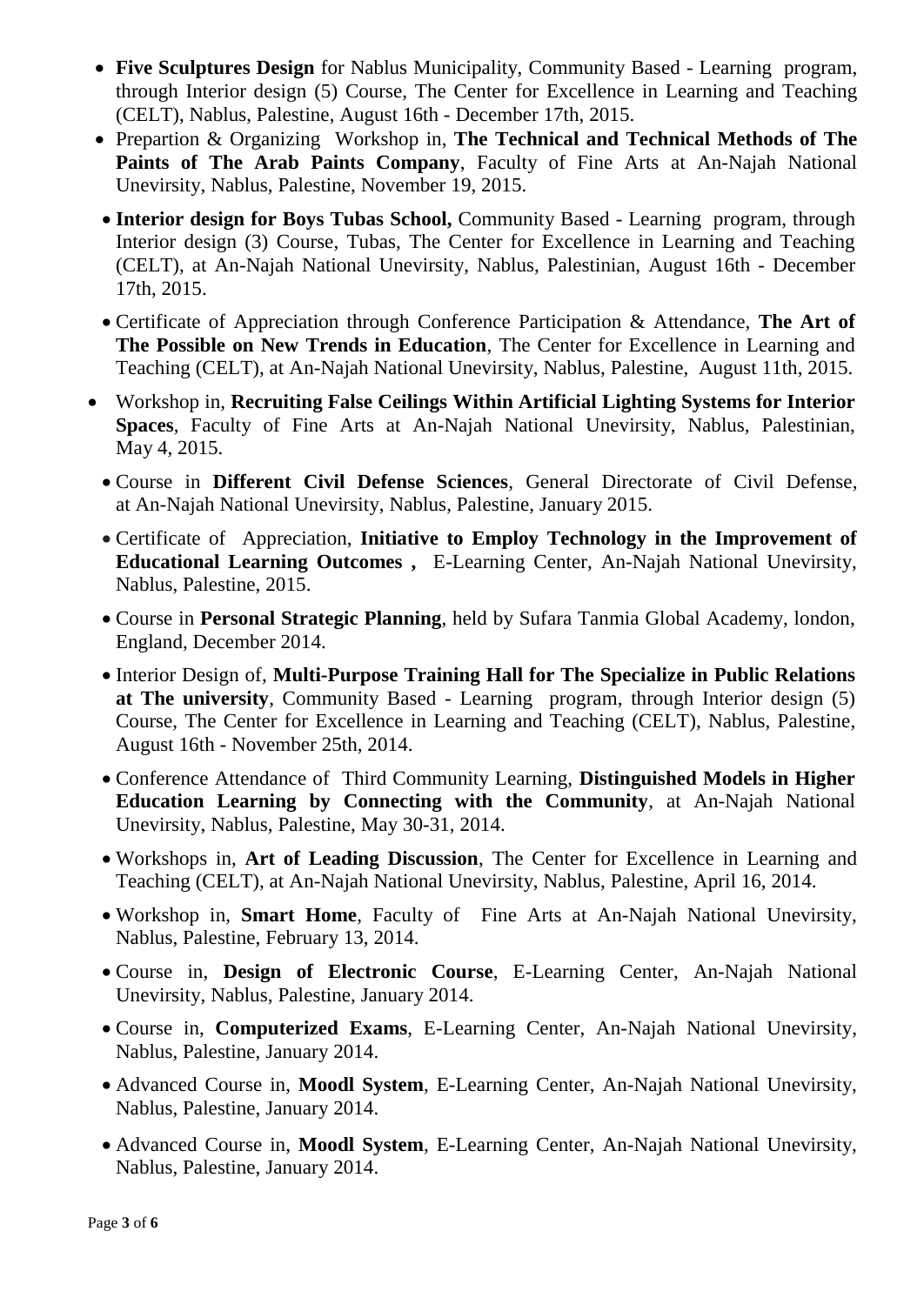- Course in, **Good Practice in PowerPoint Presentations**, E-Learning Center, An-Najah National Unevirsity, Nablus, Palestine, July 2013.
- Certificate of Participation Workshop, **Employing Social Networks in Teaching and**  Learning (Facebook, Twitter,..........., E-Learning Center, An-Najah National Unevirsity, Nablus, Palestine, April 7, 2013.
- Course in **Self-Mastery and the Pathway to Success**, by Canadian Training Center of Human Development, Nablus, Palestine, January 2013.
- Workshop in **Problem Based Learning**, The Center for Excellence in Learning and Teaching (CELT), at An-Najah National Unevirsity, Nablus, Palestine, December 27, 2012.
- Seminar in, **Community Based Learning Through Direct Experience**, The Center for Excellence in Learning and Teaching (CELT), at An-Najah National Unevirsity, Nablus, Palestine, November 6, 2012
- Conference Attendance of Fourth Palestinian Art and Heritage Conference, **Reality and Challenges**, at An-Najah National Unevirsity, Nablus, Palestine, October 8-31, 2012.
- Workshop in, **Use The Smartboard in The learning Process**, The Center for Excellence in Learning and Teaching (CELT), at An-Najah National Unevirsity, Nablus, Palestine, October 18, 2012.
- Course in **"Human Energy Science and Successful Family Strategies**, at Women Center, Nablus Municipality, Nablus, Palestine, May 2012.
- Course in, **Moodl System**, E-Learning Center, Faculty of Fine Arts, An-Najah National Unevirsity, Nablus, Palestine, January 2012.
- Prepartion & organizing the Seminar in, **Determinants of Writing Intended Learning Outcomes (ILOS)**, Faculty of Fine Arts at An-Najah National Unevirsity, Nablus, Palestine, November 5, 2013.
- Organizing Workshop in, **New Materials Used in The Field of Interior Design**, Faculty of Fine Arts, at An-Najah National Unevirsity, Nablus, Palestine, June 25, 2013.
- Course in "**3D Studio Max**" Software, Level (3), at Russian Cultural Center, Damascus, December 2011.
- Course in "**3D Studio Max**" Software, Level (1&2), at Russian Cultural Center, Damascus, December 2009.
- Course in **"ICDL"** Computer, at Nablus Cultural Center (Hamdi Manco & Sharek Youth Forum), Nablus, Palestine, 2007.
- Course in "**3D Studio max"** Software, at Al-Majd Cultural Center, Nablus, Palestine,March 2007.
- Course in "**Financial & Economic Press",** at Palestine Secuiries Exchange, Nablus, Palestine, December 2006.
- Course in **"French"** (Level I),at Nablus Cultural Center (Hamdi Manco & Sharek Youth Forum), Nablus, Palestine, November 2006.
- Course in **"French"** (Level I), at French Cultural Center, Nablus, Palestine, August 2006.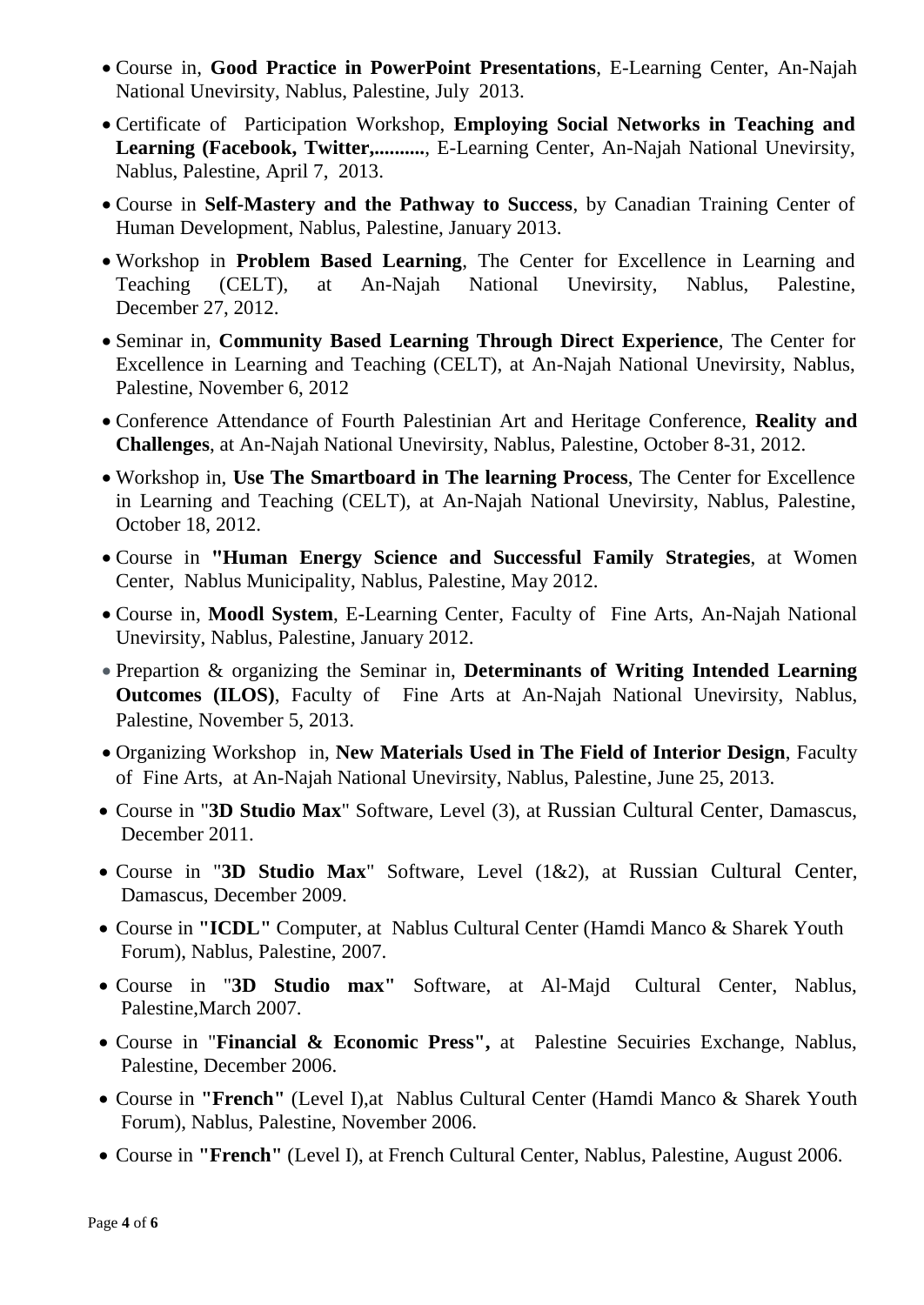- Course in **"E-commercial**", at The Ministry of Labour in collaboration with the German Foundation Hans Zaidel, with the support of the European Union, Nablus, Palestine, April 2006.
- Course in "**German language**", at Continuing Education Center, An-Najah National University, Nablus, Palestine, July 2005.
- Course in "**Hebrew language**", at Abnna' Albalad Socity, Nablus, Palestine, March 2005.
- Course in "**TOEFL Preparation**", Continuing Education Center, at An-Najah National University, Nablus, Palestine, March 2005.
- Course in "**GIS**" Software, Continuing Education Center, at An-Najah National University, Nablus, Palestine, December 2003.
- Introductory course in, "**3D Studio Max**" Software, at An-Najah Establishment for Inernational Services, Nablus, Palestine, July 2000.
- Course "**Communication & Moderation skills**"**,** at Civic Forum Institute, Nablus, Palestine, March 2000.
- Course in "**Civic Culture & Democratic Development",** at Multipurpose Community Resource Center, Cooperation with Civic Forum Institute, Nablus, Palestine, October 1999.
- Training course in "**Photography",** at Multipurpose Community Resource Center, Cooperation with CCIVS / France, Nablus, Palestine, July1999.
- Prepartion & Organizing the **"First Palestenian Youth Conference"**, at Multipurpose Community Resource Center, Nablus, Palestine, 1999.
- Preparing a workshop in "**How to Write a Scenario",** (joint work), at Multipurpose Community Resource Center, August, Nablus, Palestine, 1999.
- Participation in organizing **"Slovinia Voluntary Camp"**, at Multipurpose Community Resource Center, Nablus**, Palestine,** July 1999.
- Course in **" First Aid"**, at Union of Palestine Medical Relief Committees, Nablus, Palestine, May 1999.
- Course in "**Carving on Mirrors",** Student Youth Movment, at An-Najah National Uneversity, Nablus, Palestine, May 1999.
- Participation in a workshop **" How to Write a Scenario"**, Cooperation between A'anad Stage & British Royal Stage, Nablus, Palestine**,** 1999.

#### **PUBLICATIONS:**

#### **Published Books:**

**The Aesthetics of the City (Visual & Aesthetic Aspects & Elements),** ISBN-13 (978-3-330-84030-0)- ISBN-10 (3330840307), Noor Publishing, Germany, 2017.

#### **Published Research:**

 **"Determinants of Arab Cultural Identity Confirmation in the Architectural Design Through the Deconstruction Style (Analytical Study of the Style Architectural Hadid),**